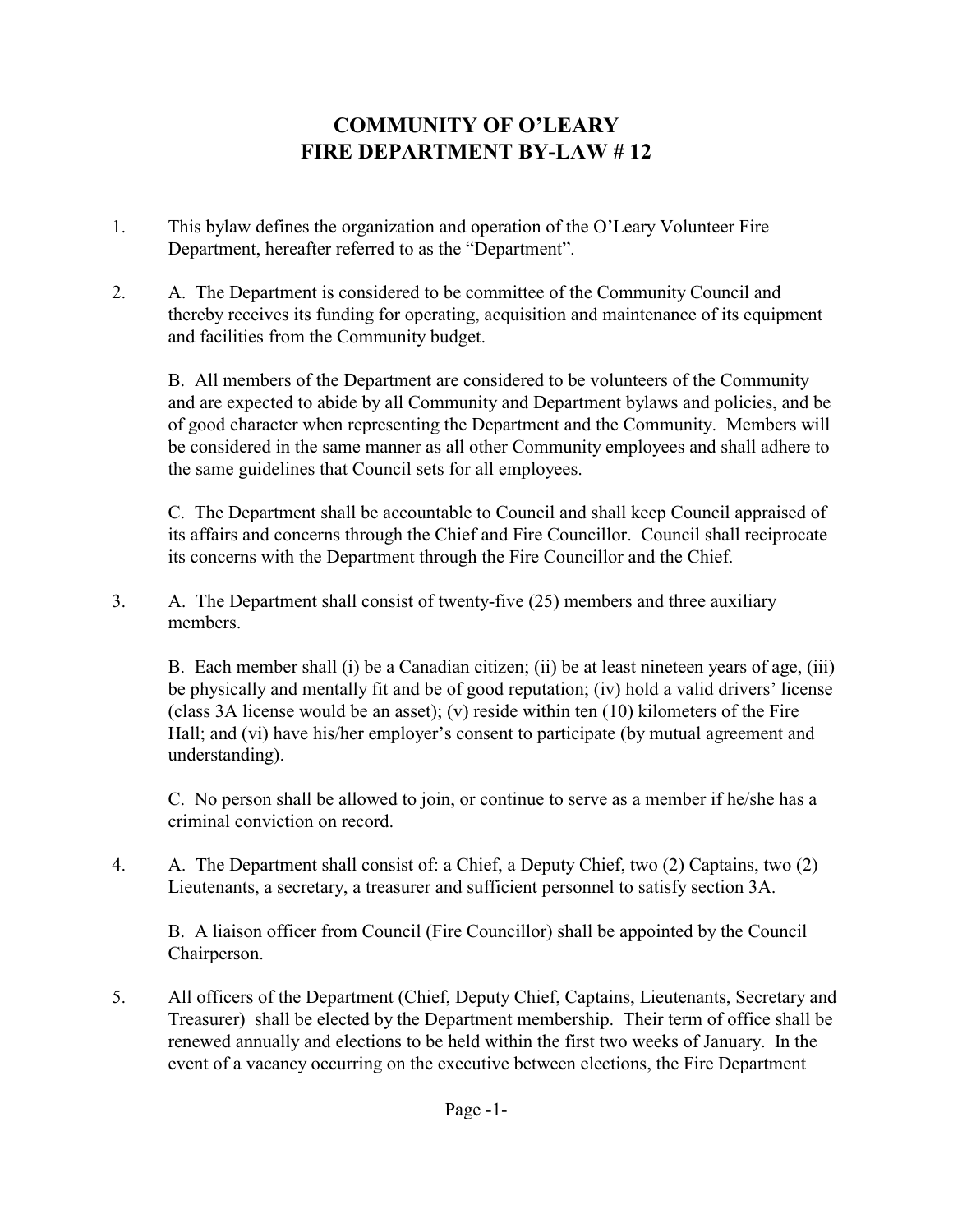membership has the right and may move the remaining officers up the ranks to fill the position and hold a by election to fill the vacancy.

- 6. The Department shall periodically advertise for interested persons who may wish to join the Department and maintain a list of such applicants for future need. All applicants must complete and submit an approved application.
- 7. Any prospective new member must meet the criteria of the Fire Department and meet the approval of the membership and the Department Executive especially with regards to the positions of Chief and Deputy Chief pending a review of qualifications.
- 8. A. Any new member approved by the membership and Department Executive will serve a probationary period of six (6) months and will write a Department exam followed by a review from the Officers and Executive of the Department. The Executive will reserve the right to approve or deny membership of the applicant.

B. Any new member must, within one year of completion of the probationary period, be enrolled in the training for and actively seeking Firefighter Level I.

- 9. The Chief shall maintain the Department at full strength at all times. Any member wishing to be absent for a legitimate reason involving more than six (6) consecutive days must notify the Chief in advance.
- 10. The Chief shall have the authority to fill any deficiency in members on a temporary basis of not more than six (6) months.
- 11. A. Any member who has served the Department for more than five (5) years, has his/her Level I Firefighting Certificate or equivalent experience, may request from the Chief, a leave of absence of not more than six (6) months, for any of the following reasons: (i) death or serious illness in the immediate family; (ii) marital or domestic problems needing immediate attention; (iii) employment or financial problems requiring full time attention; or (iv) physical or mental health problems (a doctor's certificate may be required).

B. Upon completion of said leave the member shall be entitled to return to the Department at the same position as when the leave started.

C. Upon completion of said leave, (greater than six (6) months), the member may place his/her name at the top of the new applicants waiting list and return to active duty with the first available opening.

12. A. The annual cost of operating the Department shall be included in the Community's budget.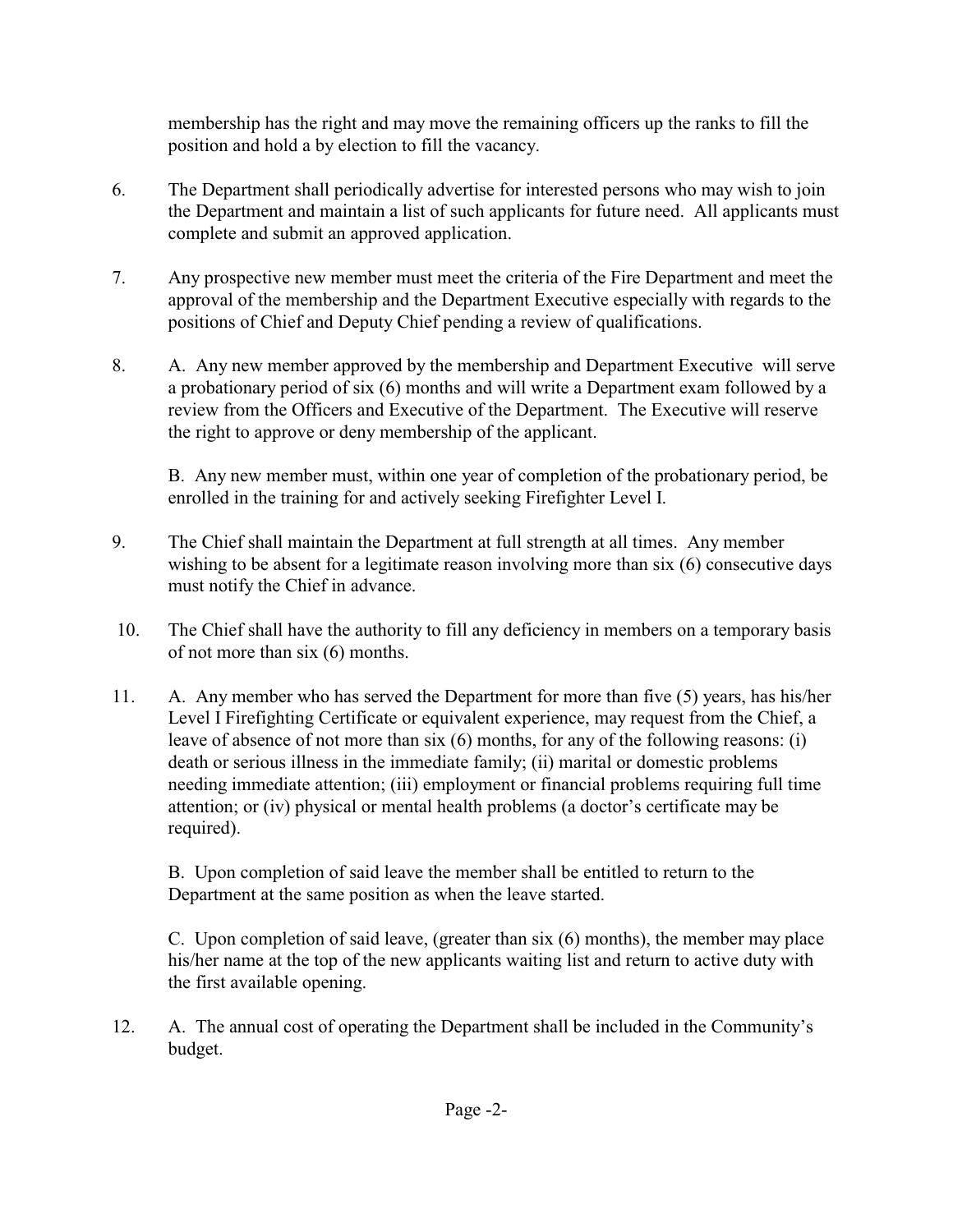B. The officers of the Department, with membership approval, shall determine their budget requirements for the upcoming year and submit these estimates to Council by February 15<sup>th</sup> of each year.

C. The annual budget proposal shall include a list of new or replacement equipment as well as a cost estimate of each item which the Department is requesting to purchase.

D. Upon approval of the final budget, budgeted items are to be ordered by the Chief or his designate as soon as possible.

E. Unexpected purchases for replacement equipment throughout the year may be authorized by the Fire Councillor up to a maximum of one thousand dollars (\$1000) provided there is justification and sufficient funds in the Department budget. Purchases of more than that amount must be authorized by Council.

F. The Chief shall submit an annual report to Council by March  $1<sup>st</sup>$  of each year.

13. A. The Department shall hold two (2) regular meetings each month, on the first and third Tuesday evenings, to conduct general Department business as well as training or instruction in the use of all apparatus and the principles of fire fighting, fire prevention and fire protection.

B. Additional training sessions may be held periodically at the will of the Department.

- 14. A. Each member of the Department shall receive an annual honorarium in the amount of one thousand dollars (\$1000) depending on the following criteria:
	- two hundred dollars (\$200) for attending 70% of the regular meetings
	- two hundred dollars (\$200) for attending 70% of the regular training sessions
	- three hundred dollars (\$300) for attending 50% of the emergency calls.
	- three hundred dollars (\$300) for mileage if 50% of emergency calls are attended.

B. The Fire Chief to receive an additional \$400.00 honorarium.

C. Each member of the Department who must travel by personal vehicle to attend an official function or meeting as a representative of the Department shall be reimbursed for mileage at the same rate provincially approved rate, upon receipt of the completed claim form. All other associated costs are to be submitted with receipts to Council for their approval. Off Island travel expenses are reimbursed with the exception of mileage.

D. When travel is required car pooling and room sharing is required.

15. A. The members of the Department may form and operate a support group known as "The Firemen's Club" or the "Club" for the purpose of equipment fund raising and social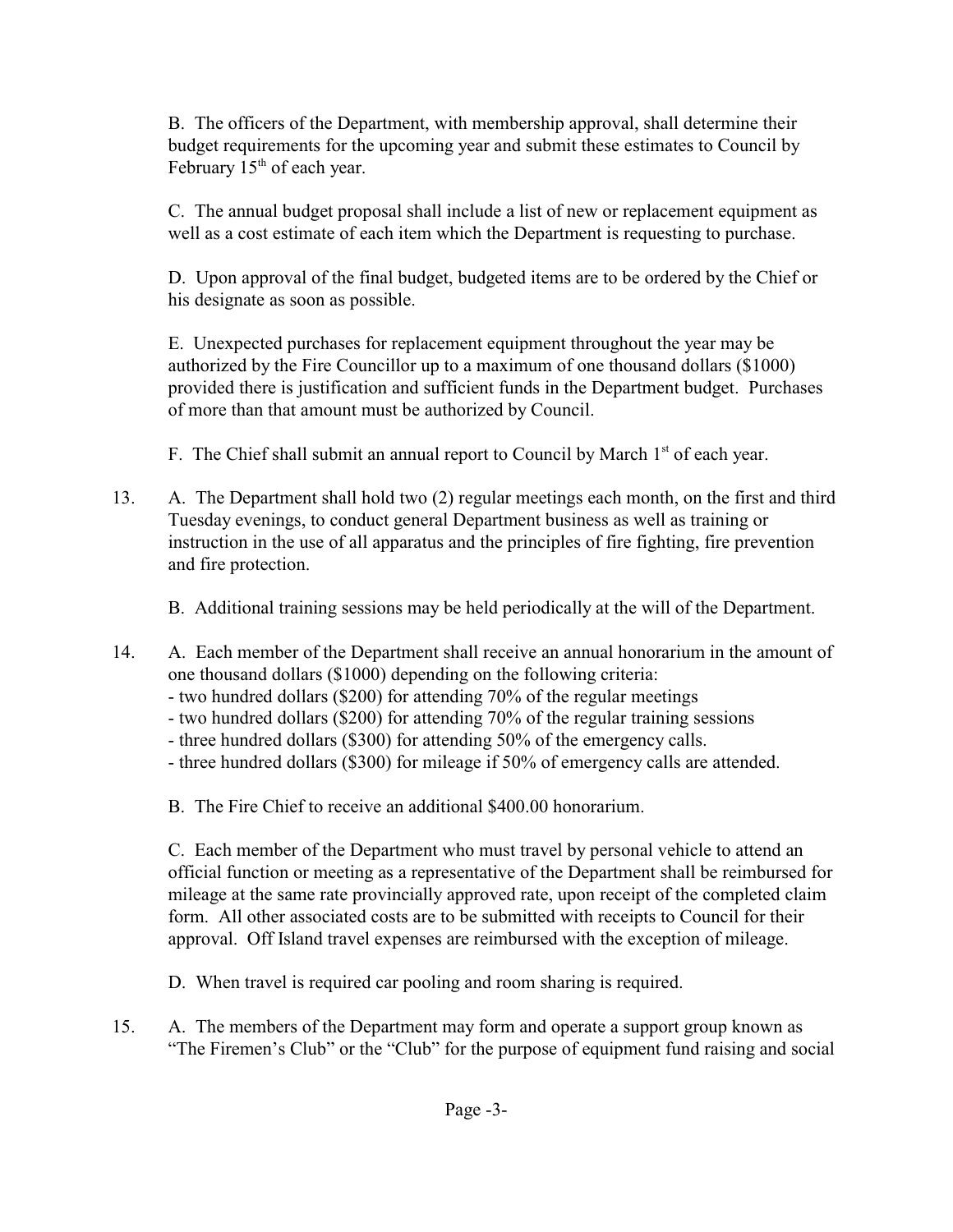activity, and operate such a club as a separate entity from the Department.

B. Council acknowledges the existence and the importance of such a Club, and therefore shall make the following allowances to assist The Fireman's Club:

(i) All funds received by Council as donations to the Department shall be turned over to the Club's Equipment Fund.

(ii) Council shall provide five hundred dollars (\$500) annually to the Club for an annual social event.

(iii) Council will provide, rent free, space in the Community Complex for the use as a gymnasium (under separate agreement) which will be maintained by the Club. (iv) Council will turn over any funds regularly received from insurance companies (ie.

PEI Mutual) for attending fires to the Club's equipment fund.

16. A. No person shall damage any apparatus, equipment or supplies of the Department. Any member finding any apparatus, equipment or supplies to be damaged or in low supply shall immediately notify the Chief of such, and the Chief shall make the necessary arrangements for the rectification as soon as possible.

B. No person is to remove any piece of equipment or apparatus from the Fire Hall for any reason than emergency use or training purposes unless first notifying the Chief for permission and let the Department know as to where the equipment is located.

C. All equipment remains the property of the Community of O'Leary and shall remain as such. When any equipment becomes surplus equipment, Council is to be advised and arrangements will be made for appropriate disposition.

- 17. All equipment and supplies shall be kept on an inventory list, which shall be updated annually, and submitted to the Chief.
- 18. A. The Chief, Deputy Chief and the officers of the Department shall set a procedure guide, and Department bylaws, for the operation of the Department, both on and off emergency ground, and maintain such guide and bylaws so as to keep the Department operating smoothly.

B. The Chief shall enforce all bylaws and procedures and is authorized by Council to use any disciplinary actions accepted by the Department to do so.

19. The Department may be directed by Council to provide emergency services to any area outside the Community of O'Leary that may request such services and has agreed to pay the Community an accepted fee for these services. However, Council shall not enter into any such agreement with any area without the approval of the Department as to being capable of providing service.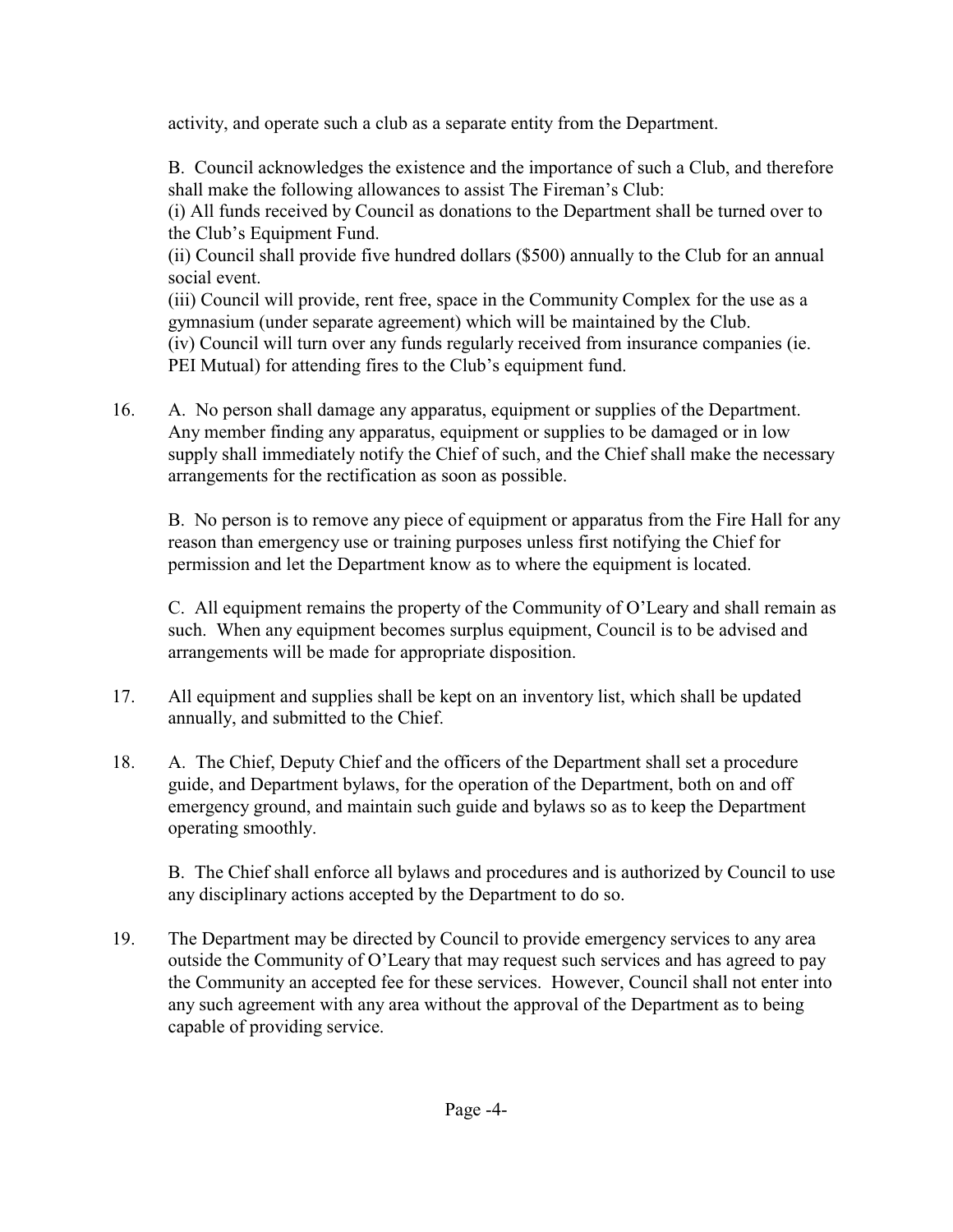- 20. The Chief shall keep Council aware of the operations of the Department on a regular basis so the Council may meet it responsibilities served by the Department.
- 21. The Department shall be required to maintain, both inside and outside, that portion of the Community Complex building and grounds that pertains to the Department.
- 22. All Fire Department members who have served ten years or greater or as Chief during their membership choose to retire for whatever reason except for any criminal act, may be designated as an honorary member. Privileges for honorary members include access to the firehall for use of wash bay and gym, invitations to Club social events and invitations to Department meetings but with no voting rights.
- 23. Fire Department executive to annually review the number of keys to the firehall that have been distributed making an effort to keep this to a minimum and retrieving any keys that are still in the possession of former members.
- 24. Community of O'Leary Bylaw # 12 re Fire Department, which was adopted on October 28, 2003; Community of O'Leary Amendment # 1 To Bylaw #12 Relating to O'Leary Fire Department which was adopted on June 26, 2009; Community of O'Leary Amendment  $# 2$  to Bylaw  $# 12$  Relating to O'Leary Fire Department which was adopted on September 20, 2010; and Community of O'Leary Amendment # 3 to Bylaw # 12 Relating to O'Leary Fire Department which was adopted on November 3, 2010 are hereby repealed.